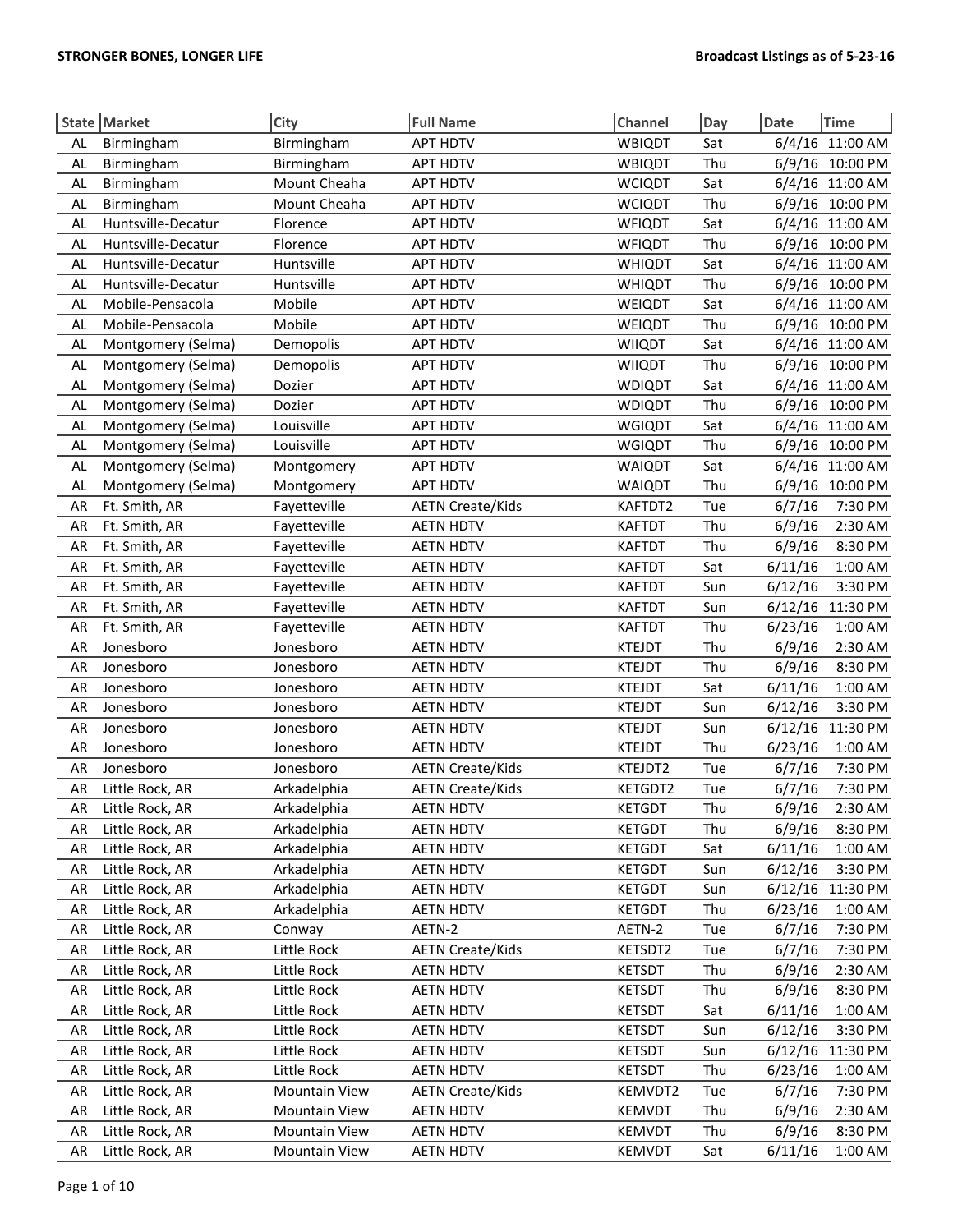|          | State Market                   | City                    | <b>Full Name</b>                     | Channel                        | Day        | <b>Date</b>                 | <b>Time</b>        |
|----------|--------------------------------|-------------------------|--------------------------------------|--------------------------------|------------|-----------------------------|--------------------|
| AR       | Little Rock, AR                | <b>Mountain View</b>    | <b>AETN HDTV</b>                     | <b>KEMVDT</b>                  | Sun        | 6/12/16                     | 3:30 PM            |
| AR       | Little Rock, AR                | <b>Mountain View</b>    | <b>AETN HDTV</b>                     | <b>KEMVDT</b>                  | Sun        |                             | 6/12/16 11:30 PM   |
| AR       | Little Rock, AR                | <b>Mountain View</b>    | <b>AETN HDTV</b>                     | <b>KEMVDT</b>                  | Thu        | 6/23/16                     | 1:00 AM            |
| AR       | Monroe-El Dorado               | El Dorado               | <b>AETN HDTV</b>                     | <b>KETZDT</b>                  | Thu        | 6/9/16                      | 2:30 AM            |
| AR       | Monroe-El Dorado               | El Dorado               | <b>AETN HDTV</b>                     | <b>KETZDT</b>                  | Thu        | 6/9/16                      | 8:30 PM            |
| AR       | Monroe-El Dorado               | El Dorado               | <b>AETN HDTV</b>                     | <b>KETZDT</b>                  | Sat        | 6/11/16                     | 1:00 AM            |
| AR       | Monroe-El Dorado               | El Dorado               | <b>AETN HDTV</b>                     | <b>KETZDT</b>                  | Sun        | 6/12/16                     | 3:30 PM            |
| AR       | Monroe-El Dorado               | El Dorado               | <b>AETN HDTV</b>                     | <b>KETZDT</b>                  | Sun        |                             | 6/12/16 11:30 PM   |
| AR       | Monroe-El Dorado               | El Dorado               | <b>AETN HDTV</b>                     | KETZDT                         | Thu        | 6/23/16                     | 1:00 AM            |
| AR       | Monroe-El Dorado               | El Dorado               | <b>AETN Create/Kids</b>              | KETZDT2                        | Tue        | 6/7/16                      | 7:30 PM            |
| AZ       | Tucson                         | Tucson                  | <b>AZPM</b>                          | <b>KUASDT</b>                  | Sat        | 6/4/16                      | 8:00 AM            |
| AZ       | Tucson                         | Tucson                  | <b>AZPM</b>                          | <b>KUASDT</b>                  | Mon        | 6/6/16                      | 3:30 AM            |
| AZ       | Tucson                         | Tucson                  | <b>AZPM</b>                          | <b>KUASDT</b>                  | Mon        | 6/6/16                      | 1:30 PM            |
| AZ       | Tucson                         | Tucson                  | <b>AZPM</b>                          | <b>KUASDT</b>                  | Mon        |                             | 6/6/16 11:00 PM    |
| AZ       | Tucson                         | Tucson                  | <b>AZPM</b>                          | <b>KUASDT</b>                  | Sat        | 6/11/16                     | 1:00 PM            |
| AZ       | Tucson                         | Tucson                  | <b>AZPM</b>                          | <b>KUATDT</b>                  | Sat        | 6/4/16                      | 8:00 AM            |
| AZ       | Tucson                         | Tucson                  | <b>AZPM</b>                          | <b>KUATDT</b>                  | Mon        | 6/6/16                      | 3:30 AM            |
| AZ       | Tucson                         | Tucson                  | <b>AZPM</b>                          | <b>KUATDT</b>                  | Mon        | 6/6/16                      | 1:30 PM            |
| AZ       | Tucson                         | Tucson                  | <b>AZPM</b>                          | <b>KUATDT</b>                  | Mon        | 6/6/16                      | 11:00 PM           |
| AZ       | Tucson                         | Tucson                  | <b>AZPM</b>                          | <b>KUATDT</b>                  | Sat        | 6/11/16                     | 1:00 PM            |
| CA       | Los Angeles                    | Huntington Beach        | PBS SoCal - HDTV                     | <b>KOCEDT</b>                  | Sat        | 6/4/16                      | 1:30 AM            |
| CA       | Los Angeles                    | Huntington Beach        | PBS SoCal - HDTV                     | <b>KOCEDT</b>                  | Sat        |                             | 6/4/16 10:00 AM    |
| CA       | Los Angeles                    | Huntington Beach        | PBS SoCal - HDTV                     | <b>KOCEDT</b>                  | Mon        | 6/6/16                      | 4:30 AM            |
| CA       | Los Angeles                    | San Bernardino          | <b>KVCR HDTV</b>                     | <b>KVCRDT</b>                  | Wed        | 6/8/16                      | 7:00 PM            |
| CA       | Los Angeles                    | San Bernardino          | <b>KVCR HDTV</b>                     | <b>KVCRDT</b>                  | Sat        |                             | 6/11/16 10:30 AM   |
| CA       | Los Angeles                    | San Bernardino          | <b>KVCR HDTV</b>                     | <b>KVCRDT</b>                  | Tue        |                             | 6/14/16 12:00 AM   |
| CA       | Monterey-Salinas               | Watsonville             | <b>KQET</b>                          | KQETDT2                        | Sat        |                             | 6/4/16 11:30 AM    |
| CA       | Monterey-Salinas               | Watsonville             | <b>KQET</b>                          | KQETDT2                        | Sun        | 6/5/16                      | 8:00 PM            |
| CA       | Monterey-Salinas               | Watsonville             | <b>KQET</b>                          | KQETDT2                        | Mon        | 6/6/16                      | 2:00 AM            |
| CA       | Monterey-Salinas               | Watsonville             | <b>KQET HDTV</b>                     | <b>KQETDT</b>                  | Sat        | 6/4/16                      | 7:30 AM            |
| CA       | Sacramento                     | Sacramento              | <b>KVIE HDTV</b>                     | <b>KVIEDT</b>                  | Tue        | 6/7/16                      | 1:30 AM            |
| CA       | Sacramento                     | Sacramento              | <b>KVIE HDTV</b><br><b>KVIE HDTV</b> | <b>KVIEDT</b><br><b>KVIEDT</b> | Wed        | 6/8/16                      | 4:30 AM<br>1:30 AM |
| CA       | Sacramento                     | Sacramento              |                                      |                                | Fri        | 6/10/16                     |                    |
| СA       | San Diego                      | San Diego               | <b>KPBS HDTV</b>                     | <b>KPBSDT</b>                  |            | TBD after pre-taping breaks |                    |
| CА<br>CA | San Francisco<br>San Francisco | Cotati<br>San Francisco | <b>KRCB HDTV</b><br><b>KQED HDTV</b> | <b>KRCBDT</b><br><b>KQEDDT</b> | Sat<br>Sat | 6/4/16<br>6/4/16            | 3:30 PM<br>7:30 AM |
| СA       | San Francisco                  | San Francisco           | <b>KQED Life</b>                     | KQEDL                          | Sat        | 6/4/16                      | 7:30 AM            |
| СA       | San Francisco                  | San Francisco           | KQEDDT2                              | KQEDDT2                        | Sat        |                             | 6/4/16 11:30 AM    |
| CA       | San Francisco                  | San Francisco           | KQEDDT2                              | KQEDDT2                        | Sun        | 6/5/16                      | 8:00 PM            |
| CA       | San Francisco                  | San Francisco           | KQEDDT2                              | KQEDDT2                        | Mon        | 6/6/16                      | 2:00 AM            |
| СA       | San Francisco                  | San Jose                | <b>KQED Plus HDTV</b>                | <b>KQEHDT</b>                  | Sat        | 6/4/16                      | 11:30 AM           |
| CA       | San Francisco                  | San Jose                | <b>KQED Plus HDTV</b>                | <b>KQEHDT</b>                  | Sun        | 6/5/16                      | 8:00 PM            |
| СA       | San Francisco                  | San Jose                | <b>KQED Plus HDTV</b>                | <b>KQEHDT</b>                  | Mon        | 6/6/16                      | 2:00 AM            |
| СA       | San Francisco                  | San Jose                | <b>KQEH</b>                          | KQEHDT2                        | Sat        | 6/4/16                      | 7:30 AM            |
| СA       | San Francisco                  | San Jose                | <b>KQEH Life</b>                     | KQEHDT3                        | Sat        | 6/4/16                      | 7:30 AM            |
| CO       | Albuquerque                    | Durango                 | <b>Rocky Mountain PBS</b>            | <b>KRMUDT</b>                  | Sun        | 6/5/16                      | 10:00 AM           |
| CO       | Albuquerque                    | Durango                 | <b>Rocky Mountain PBS</b>            | KRMUDT                         | Tue        | 6/7/16                      | 2:00 AM            |
| CO       | Albuquerque                    | Durango                 | <b>Rocky Mountain PBS</b>            | <b>KRMUDT</b>                  | Sun        | 6/12/16                     | 1:30 AM            |
| CO       | <b>Colorado Springs</b>        | Pueblo                  | <b>Rocky Mountain PBS</b>            | <b>KTSCDT</b>                  | Sun        |                             | 6/5/16 10:00 AM    |
| CO.      | <b>Colorado Springs</b>        | Pueblo                  | <b>Rocky Mountain PBS</b>            | <b>KTSCDT</b>                  | Tue        | 6/7/16                      | 2:00 AM            |
| CO       | <b>Colorado Springs</b>        | Pueblo                  | <b>Rocky Mountain PBS</b>            | <b>KTSCDT</b>                  | Sun        | 6/12/16                     | 1:30 AM            |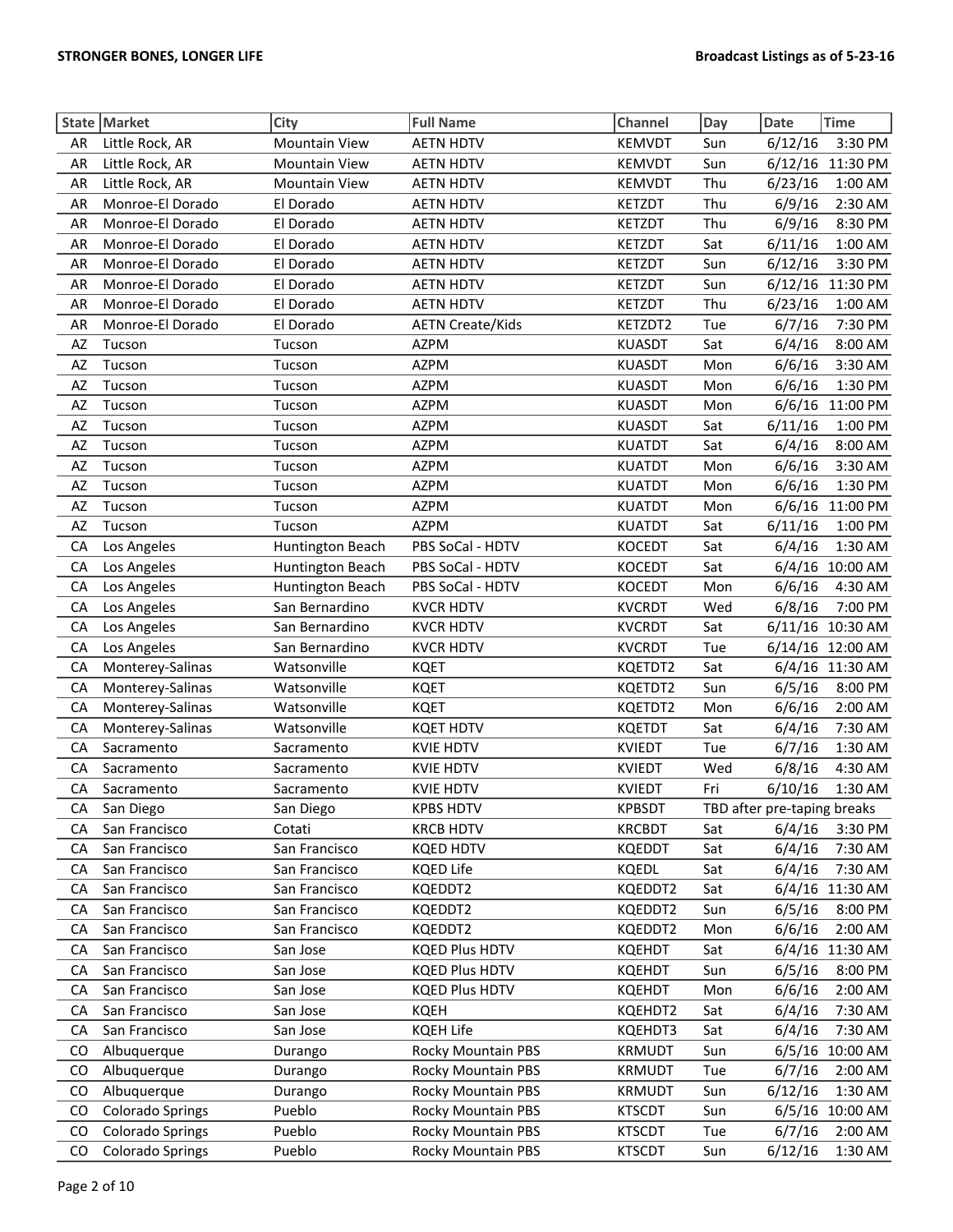|           | State Market          | City                     | <b>Full Name</b>          | Channel       | Day | <b>Date</b> | <b>Time</b>      |
|-----------|-----------------------|--------------------------|---------------------------|---------------|-----|-------------|------------------|
| CO        | Denver                | Denver                   | Rocky Mountain PBS        | <b>KRMADT</b> | Sun | 6/5/16      | 10:00 AM         |
| CO        | Denver                | Denver                   | <b>Rocky Mountain PBS</b> | <b>KRMADT</b> | Tue | 6/7/16      | 2:00 AM          |
| CO        | Denver                | Denver                   | Rocky Mountain PBS        | <b>KRMADT</b> | Sun | 6/12/16     | 1:30 AM          |
| CO        | Denver                | <b>Steamboat Springs</b> | Rocky Mountain PBS        | <b>KRMZ</b>   | Sun |             | 6/5/16 10:00 AM  |
| CO        | Denver                | <b>Steamboat Springs</b> | <b>Rocky Mountain PBS</b> | <b>KRMZDT</b> | Sun | 6/5/16      | 10:00 AM         |
| CO        | Denver                | <b>Steamboat Springs</b> | Rocky Mountain PBS        | <b>KRMZ</b>   | Tue | 6/7/16      | 2:00 AM          |
| CO        | Denver                | <b>Steamboat Springs</b> | Rocky Mountain PBS        | <b>KRMZDT</b> | Tue | 6/7/16      | 2:00 AM          |
| CO        | Denver                | <b>Steamboat Springs</b> | Rocky Mountain PBS        | <b>KRMZ</b>   | Sun | 6/12/16     | 1:30 AM          |
| CO        | Denver                | <b>Steamboat Springs</b> | Rocky Mountain PBS        | <b>KRMZDT</b> | Tue | 6/12/16     | 1:30 AM          |
| CO        | <b>Grand Junction</b> | <b>Grand Junction</b>    | Rocky Mountain PBS        | <b>KRMJDT</b> | Sun | 6/5/16      | 10:00 AM         |
| CO        | <b>Grand Junction</b> | <b>Grand Junction</b>    | Rocky Mountain PBS        | <b>KRMJDT</b> | Tue | 6/7/16      | 2:00 AM          |
| CO        | <b>Grand Junction</b> | <b>Grand Junction</b>    | Rocky Mountain PBS        | <b>KRMJDT</b> | Sun | 6/12/16     | 1:30 AM          |
| <b>CT</b> | Hartford              | Hartford                 | CPTV HDTV                 | WEDHDT        | Sun | 6/5/16      | 4:30 AM          |
| <b>CT</b> | Hartford              | New Haven                | <b>CPTV HDTV</b>          | WEDYDT3       | Sun | 6/5/16      | 4:30 AM          |
| <b>CT</b> | New York              | Fairfield                | <b>CPTV HDTV</b>          | WEDWDT        | Sun | 6/5/16      | 4:30 AM          |
| <b>CT</b> | Providence            | Norwich                  | <b>CPTV HDTV</b>          | WEDNDT        | Sun | 6/5/16      | 4:30 AM          |
| FL        | Ft Myers-Napls        | Fort Myers               | <b>WGCU HDTV</b>          | <b>WGCUDT</b> | Sun | 6/5/16      | 12:00 PM         |
| FL        | Ft Myers-Napls        | Fort Myers               | <b>WGCU HDTV</b>          | <b>WGCUDT</b> | Thu |             | 6/9/16 11:30 AM  |
| FL        | Ft Myers-Napls        | Fort Myers               | WGCU HDTV                 | <b>WGCUDT</b> | Thu | 6/9/16      | 1:30 PM          |
| FL        | Ft Myers-Napls        | Fort Myers               | WGCU HDTV                 | <b>WGCUDT</b> | Sat | 6/11/16     | 12:00 PM         |
| FL.       | Ft Myers-Napls        | Fort Myers               | WGCU HDTV                 | <b>WGCUDT</b> | Sun |             | 6/12/16 10:00 PM |
| FL.       | Gainesville           | Gainesville              | WUFT HDTV                 | <b>WUFTDT</b> | Sun | 6/5/16      | 4:30 PM          |
| FL        | Gainesville           | Gainesville              | <b>WUFT HDTV</b>          | <b>WUFTDT</b> | Mon | 6/6/16      | 2:30 AM          |
| FL        | Gainesville           | Gainesville              | <b>WUFT HDTV</b>          | <b>WUFTDT</b> | Tue |             | 6/7/16 10:30 PM  |
| FL.       | Gainesville           | Gainesville              | <b>WUFT HDTV</b>          | <b>WUFTDT</b> | Thu | 6/9/16      | 4:30 AM          |
| FL.       | Gainesville           | Gainesville              | <b>WUFT HDTV</b>          | <b>WUFTDT</b> | Sat |             | 6/11/16 12:00 PM |
| FL.       | Gainesville           | Gainesville              | <b>WUFT HDTV</b>          | <b>WUFTDT</b> | Thu | 6/16/16     | 3:00 AM          |
| FL.       | Gainesville           | Gainesville              | <b>WUFT HDTV</b>          | <b>WUFTDT</b> | Sat | 6/18/16     | 2:00 PM          |
| FL.       | Gainesville           | Gainesville              | <b>WUFT HDTV</b>          | <b>WUFTDT</b> | Sun |             | 6/19/16 12:30 PM |
| FL        | Gainesville           | Gainesville              | WUFT HDTV                 | <b>WUFTDT</b> | Sun | 6/26/16     | 2:30 PM          |
| FL        | Jacksonville          | Jacksonville             | WJCT HD                   | <b>WJCTDT</b> | Sun |             | 6/5/16 12:00 PM  |
| FL.       | Jacksonville          | Jacksonville             | WJCT HD                   | <b>WJCTDT</b> | Mon | 6/6/16      | 2:30 AM          |
| FL.       | Jacksonville          | Jacksonville             | WJCT HD                   | <b>WJCTDT</b> | Thu |             | 6/9/16 11:30 PM  |
| FL        | Jacksonville          | Jacksonville             | WJCT HD                   | <b>WJCTDT</b> | Sun | 6/12/16     | 3:30 AM          |
| FL.       | Jacksonville          | Jacksonville             | WJCT HD                   | <b>WJCTDT</b> | Wed | 6/15/16     | 1:00 PM          |
| FL        | Miami                 | Miami                    | <b>WPBT HDTV</b>          | <b>WPBTDT</b> | Sat | 6/4/16      | 6:00 PM          |
| FL        | Miami                 | Miami                    | <b>WPBT HDTV</b>          | <b>WPBTDT</b> | Sun | 6/5/16      | 4:00 PM          |
| FL.       | Miami                 | Miami                    | WPBT HDTV                 | <b>WPBTDT</b> | Fri | 6/10/16     | 2:30 AM          |
| FL        | Miami                 | Miami                    | <b>WPBT HDTV</b>          | <b>WPBTDT</b> | Sat | 6/11/16     | 12:00 AM         |
| FL        | Miami                 | Miami                    | <b>WPBT HDTV</b>          | <b>WPBTDT</b> | Sat | 6/11/16     | 8:00 AM          |
| FL        | Mobile-Pensacola      | Pensacola                | <b>WSRE HDTV</b>          | WSREDT        | Sat | 6/4/16      | 9:00 AM          |
| FL        | Mobile-Pensacola      | Pensacola                | <b>WSRE HDTV</b>          | WSREDT        | Sun | 6/5/16      | 4:00 PM          |
| FL        | Mobile-Pensacola      | Pensacola                | <b>WSRE HDTV</b>          | WSREDT        | Mon | 6/6/16      | 9:30 PM          |
| FL        | Orlando               | Orlando                  | <b>WUCF HDTV</b>          | <b>WUCFDT</b> | Sat | 6/4/16      | 11:00 AM         |
| FL        | Orlando               | Orlando                  | <b>WUCF HDTV</b>          | <b>WUCFDT</b> | Sun | 6/5/16      | 1:00 AM          |
| FL        | Orlando               | Orlando                  | <b>WUCF HDTV</b>          | <b>WUCFDT</b> | Fri |             | 6/10/16 11:30 PM |
| FL        | Orlando               | Orlando                  | <b>WUCF HDTV</b>          | <b>WUCFDT</b> | Sun | 6/12/16     | 3:00 AM          |
| FL        | Orlando               | Orlando                  | <b>WUCF World</b>         | WUCFDT3       | Sat | 6/4/16      | 3:00 PM          |
| FL.       | Panama City           | Panama City              | WFSG HDTV                 | <b>WFSGDT</b> | Sat | 6/4/16      | 7:30 AM          |
| FL        | Panama City           | Panama City              | <b>WFSG HDTV</b>          | WFSGDT        | Sun | 6/5/16      | 10:00 PM         |
| FL.       | Panama City           | Panama City              | <b>WFSG HDTV</b>          | WFSGDT        | Mon | 6/6/16      | 2:00 AM          |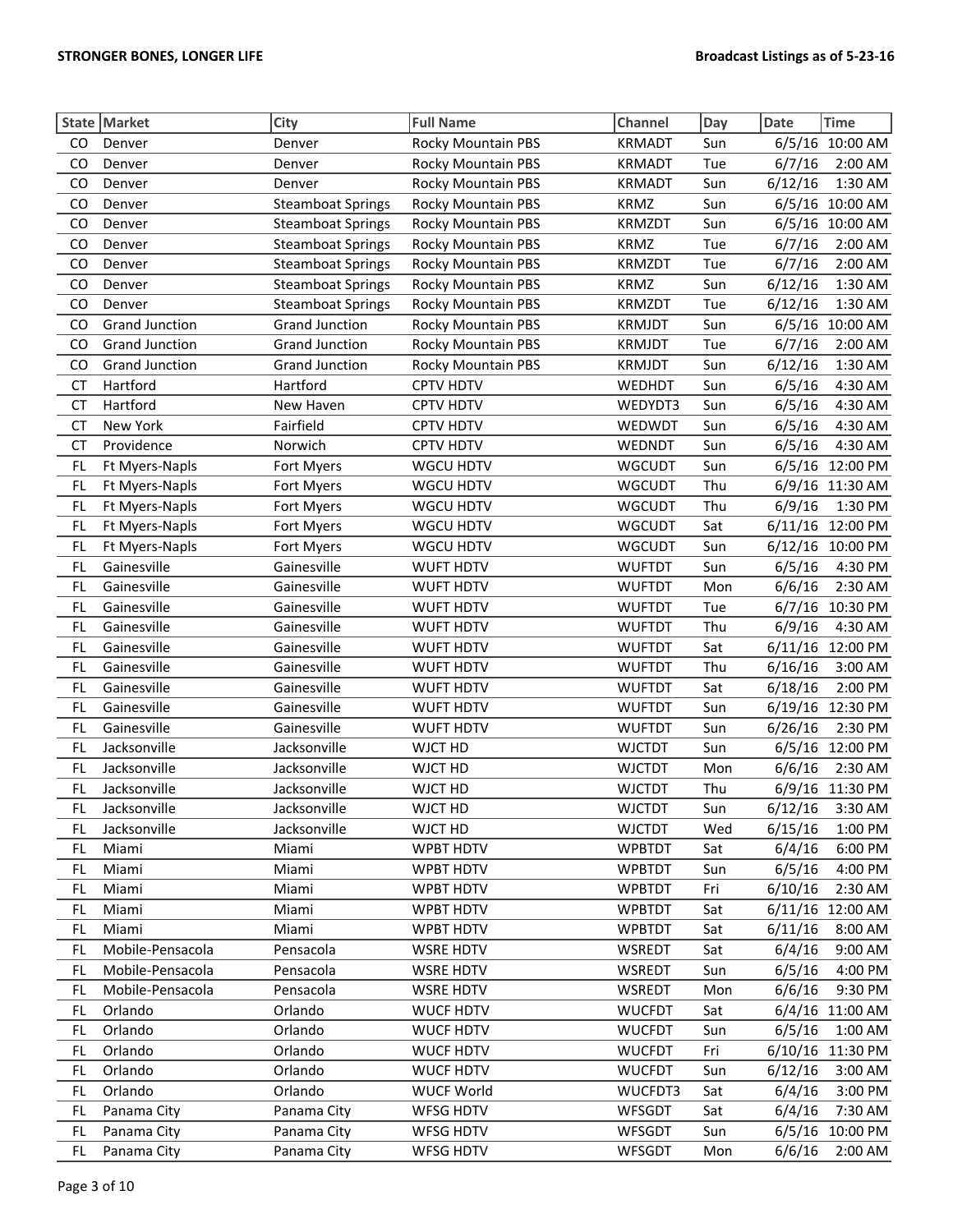|           | State Market        | City            | <b>Full Name</b>       | Channel       | Day | Date    | <b>Time</b>      |
|-----------|---------------------|-----------------|------------------------|---------------|-----|---------|------------------|
| FL.       | Tallahassee         | Tallahassee     | <b>WFSU HDTV</b>       | <b>WFSUDT</b> | Sat | 6/4/16  | 8:30 AM          |
| FL.       | Tallahassee         | Tallahassee     | <b>WFSU HDTV</b>       | <b>WFSUDT</b> | Sun | 6/5/16  | 11:00 PM         |
| FL.       | Tallahassee         | Tallahassee     | WFSU HDTV              | <b>WFSUDT</b> | Mon | 6/6/16  | 3:00 AM          |
| FL        | Tallahassee         | Tallahassee     | <b>WFSU HDTV</b>       | <b>WFSUDT</b> | Sat | 6/11/16 | 2:00 AM          |
| FL        | Tallahassee         | Tallahassee     | <b>WFSU HDTV</b>       | <b>WFSUDT</b> | Sun | 6/12/16 | 2:30 PM          |
| FL        | Tampa               | Tampa           | WEDU HDTV              | WEDUDT        | Sat | 6/4/16  | 3:30 PM          |
| FL        | Tampa               | Tampa           | WEDU HDTV              | <b>WEDUDT</b> | Sun | 6/5/16  | 6:00 AM          |
| <b>FL</b> | Tampa               | Tampa           | <b>WEDU HDTV</b>       | <b>WEDUDT</b> | Mon | 6/6/16  | 11:30 PM         |
| FL        | Tampa               | Tampa           | WEDU HDTV              | <b>WEDUDT</b> | Sun | 6/12/16 | 8:00 AM          |
| FL.       | Tampa               | Tampa           | WEDU HDTV              | <b>WEDUDT</b> | Tue |         | 6/14/16 11:30 PM |
| FL        | Tampa               | Tampa           | <b>WUSF</b>            | WUSFDT4       | Sat |         | 6/4/16 12:00 PM  |
| <b>FL</b> | Tampa               | Tampa           | <b>WUSF</b>            | WUSFDT4       | Mon | 6/6/16  | 5:30 AM          |
| <b>FL</b> | Tampa               | Tampa           | <b>WUSF</b>            | WUSFDT4       | Mon | 6/6/16  | 4:30 PM          |
| FL        | Tampa               | Tampa           | <b>WUSF</b>            | WUSFDT4       | Tue | 6/7/16  | 8:00 PM          |
| FL.       | Tampa               | Tampa           | <b>WUSF HDTV</b>       | <b>WUSFDT</b> | Sat |         | 6/4/16 11:00 AM  |
| FL.       | Tampa               | Tampa           | <b>WUSF HDTV</b>       | <b>WUSFDT</b> | Sun | 6/5/16  | 2:00 AM          |
| FL        | Tampa               | Tampa           | <b>WUSF HDTV</b>       | <b>WUSFDT</b> | Mon | 6/6/16  | 8:00 PM          |
| FL        | West Palm           | West Palm Beach | <b>WXEL HDTV</b>       | <b>WXELDT</b> | Sat |         | 6/4/16 12:00 PM  |
| <b>FL</b> | West Palm           | West Palm Beach | <b>WXEL HDTV</b>       | <b>WXELDT</b> | Sun | 6/5/16  | 2:30 AM          |
| FL        | West Palm           | West Palm Beach | WXEL HDTV              | <b>WXELDT</b> | Sun | 6/5/16  | 8:00 AM          |
| FL.       | West Palm           | West Palm Beach | <b>WXEL HDTV</b>       | WXELDT        | Tue | 6/7/16  | 3:00 AM          |
| GA        | Atlanta             | Atlanta         | WPBA DT21              | <b>WPBADT</b> | Sat | 6/4/16  | 4:00 AM          |
| GA        | Atlanta             | Atlanta         | WPBA DT21              | <b>WPBADT</b> | Sun | 6/5/16  | 3:00 PM          |
| GA        | Atlanta             | Atlanta         | WPBA DT21              | <b>WPBADT</b> | Mon | 6/6/16  | 2:30 AM          |
| IL.       | Champaign, IL       | Urbana          | <b>WILL HDTV</b>       | <b>WILLDT</b> | Sat |         | 6/4/16 10:30 AM  |
| IL        | Chicago             | Gary, IN        | Lakeshore Public Media | <b>WYINDT</b> | Sat | 6/4/16  | 9:30 AM          |
| IL.       | Chicago             | Gary, IN        | Lakeshore Public Media | <b>WYINDT</b> | Mon | 6/6/16  | 8:30 PM          |
| IL        | Chicago             | Gary, IN        | Lakeshore Public Media | <b>WYINDT</b> | Sat |         | 6/11/16 12:30 PM |
| IL        | Chicago             | Gary, IN        | Lakeshore Public Media | <b>WYINDT</b> | Sun | 6/19/16 | 3:30 PM          |
| IL        | Chicago             | Gary, IN        | Lakeshore Public Media | <b>WYINDT</b> | Tue | 6/28/16 | 3:30 AM          |
| IL        | Davenport, IA       | Moline          | WQPT HDTV              | <b>WQPTDT</b> | Sun | 6/5/16  | 2:00 AM          |
| IL        | Davenport, IA       | Moline          | <b>WQPT HDTV</b>       | <b>WQPTDT</b> | Sun |         | 6/5/16 12:00 PM  |
| IL        | Davenport, IA       | Moline          | WQPT HDTV              | <b>WQPTDT</b> | Mon |         | 6/6/16 11:30 PM  |
| IL        | Paducah-Cape Girard | Carbondale      | WSIU HDTV              | WSIUDT        | Sat |         | 6/4/16  4:30 PM  |
| IL        | Paducah-Cape Girard | Carbondale      | WSIU HDTV Audio        | WSIUDT4       | Sat | 6/4/16  | 4:30 PM          |
| IL        | Peoria-Bloomington  | Peoria          | <b>WTVP HDTV</b>       | <b>WTVPDT</b> | Sat |         | 6/4/16 12:00 AM  |
| IL        | Peoria-Bloomington  | Peoria          | <b>WTVP HDTV</b>       | <b>WTVPDT</b> | Sat | 6/4/16  | 3:30 PM          |
| IL        | <b>Terre Haute</b>  | Olney           | WUSI HDTV              | <b>WUSIDT</b> | Sat | 6/4/16  | 4:30 PM          |
| IN        | Ft. Wayne           | Fort Wayne      | <b>WFWA HDTV</b>       | <b>WFWADT</b> | Sat | 6/4/16  | 1:00 PM          |
| IN        | Ft. Wayne           | Fort Wayne      | <b>WFWA HDTV</b>       | <b>WFWADT</b> | Wed |         | 6/8/16 11:30 AM  |
| IN        | Indianapolis        | Indianapolis    | WFYI                   | <b>WFYIDT</b> | Sun | 6/5/16  | 9:30 AM          |
| IN        | Indianapolis        | Indianapolis    | WFYI                   | <b>WFYIDT</b> | Tue | 6/7/16  | 11:00 PM         |
| IN        | Indianapolis        | Indianapolis    | <b>WFYI Plus</b>       | WFYIDT3       | Wed |         | 6/8/16 10:00 PM  |
| IN        | Indianapolis        | Indianapolis    | <b>WFYI Plus</b>       | WFYIDT3       | Sun | 6/12/16 | 4:30 PM          |
| IN        | Indianapolis        | Indianapolis    | <b>WFYI HDTV</b>       | <b>WFYIDT</b> | Sun | 6/5/16  | 9:00 AM          |
| IN        | South Bend-Elkhart  | South Bend      | WNIT HDTV              | <b>WNITDT</b> | Sat | 6/4/16  | 9:00 AM          |
| IN        | South Bend-Elkhart  | South Bend      | WNIT HDTV              | <b>WNITDT</b> | Sun | 6/5/16  | 4:30 AM          |
| IN        | South Bend-Elkhart  | South Bend      | WNIT HDTV              | <b>WNITDT</b> | Wed | 6/8/16  | 12:30 AM         |
| IN        | South Bend-Elkhart  | South Bend      | WNIT HDTV              | <b>WNITDT</b> | Mon | 6/13/16 | 4:30 AM          |
| ΚS        | Topeka              | Topeka          | <b>KTWU HDTV</b>       | <b>KTWUDT</b> | Sat | 6/4/16  | 4:30 PM          |
| KS        | Wichita, KS         | Hutchinson      | <b>KPTS HDTV</b>       | <b>KPTSDT</b> | Sat |         | 6/4/16 12:30 PM  |
|           |                     |                 |                        |               |     |         |                  |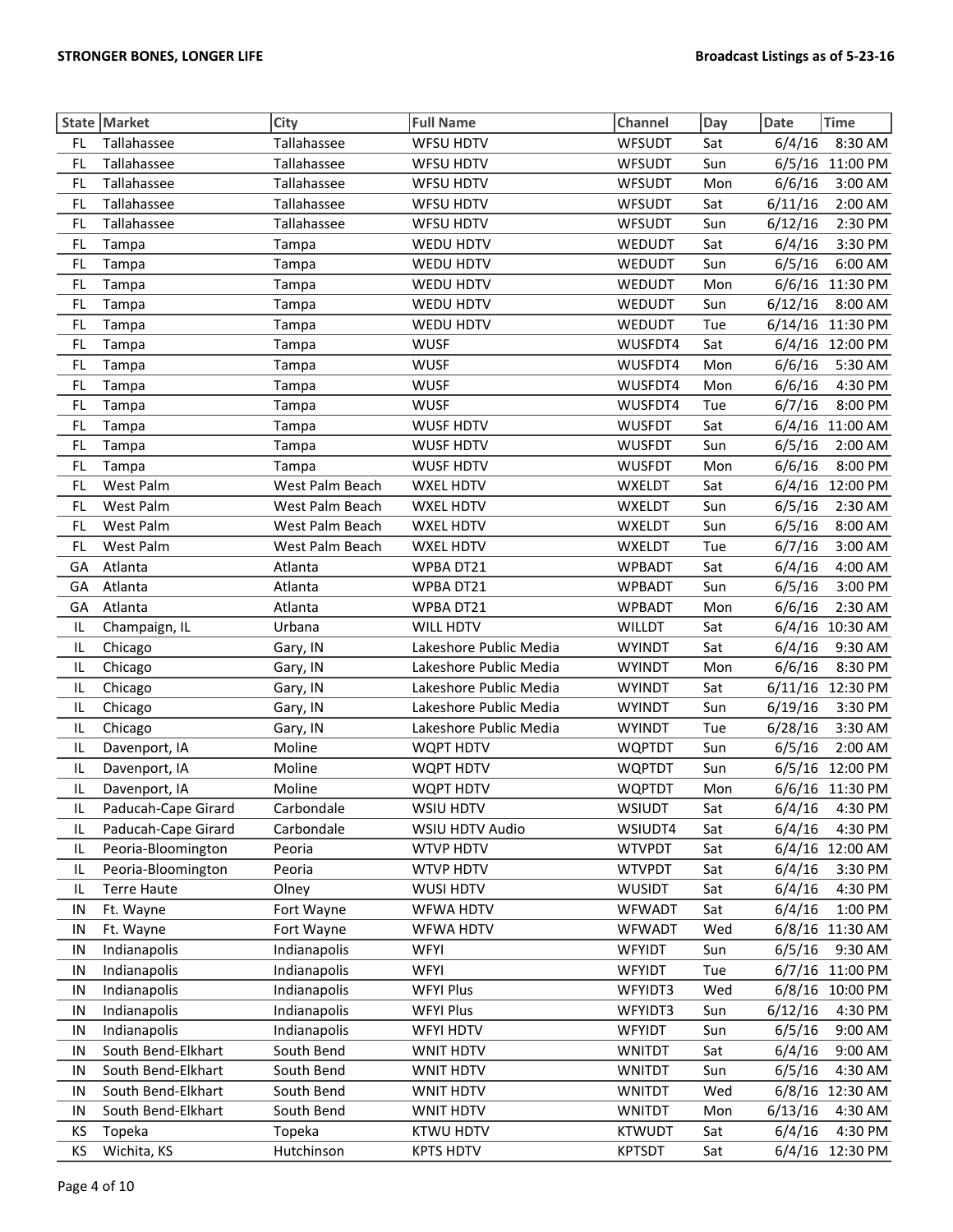|           | State Market           | City                | <b>Full Name</b>             | Channel       | Day | <b>Date</b> | <b>Time</b>      |
|-----------|------------------------|---------------------|------------------------------|---------------|-----|-------------|------------------|
| MA        | Boston                 | Boston              | WGBH <sub>2</sub>            | <b>WGBHDT</b> | Sat |             | 6/4/16 11:00 AM  |
| <b>MA</b> | <b>Boston</b>          | Boston              | WGBH <sub>2</sub>            | <b>WGBHDT</b> | Sun | 6/5/16      | 2:30 AM          |
| MA        | Boston                 | Boston              | WGBH <sub>2</sub>            | <b>WGBHDT</b> | Sun | 6/5/16      | 9:30 PM          |
| MA        | Boston                 | Boston              | WGBX 44                      | <b>WGBXDT</b> | Sat | 6/4/16      | 12:30 PM         |
| MA        | Boston                 | Boston              | WGBX 44                      | <b>WGBXDT</b> | Mon |             | 6/6/16 10:00 AM  |
| MA        | Boston                 | Boston              | WGBX 44                      | <b>WGBXDT</b> | Tue | 6/7/16      | 9:30 PM          |
| <b>ME</b> | Bangor                 | Orono               | <b>MPBN</b>                  | <b>WMEBDT</b> | Sun | 6/5/16      | 5:30 AM          |
| ME        | <b>Bangor</b>          | Orono               | <b>MPBN</b>                  | <b>WMEBDT</b> | Thu | 6/9/16      | 3:30 AM          |
| ME        | Portland-Auburn        | Augusta             | <b>MPBN</b>                  | <b>WCBBDT</b> | Sun | 6/5/16      | 5:30 AM          |
| ME        | Portland-Auburn        | Augusta             | <b>MPBN</b>                  | <b>WCBBDT</b> | Thu | 6/9/16      | 3:30 AM          |
| <b>ME</b> | Portland-Auburn        | Biddeford           | <b>MPBN</b>                  | <b>WMEADT</b> | Sun | 6/5/16      | 5:30 AM          |
| ME        | Portland-Auburn        | Biddeford           | <b>MPBN</b>                  | <b>WMEADT</b> | Thu | 6/9/16      | 3:30 AM          |
| ME        | Portland-Auburn        | Calais              | <b>MPBN</b>                  | <b>WMEDDT</b> | Sun | 6/5/16      | 5:30 AM          |
| ME        | Portland-Auburn        | Calais              | <b>MPBN</b>                  | <b>WMEDDT</b> | Thu | 6/9/16      | 3:30 AM          |
| ME        | Presque Isle           | Presque Isle        | <b>MPBN</b>                  | <b>WMEMDT</b> | Sun | 6/5/16      | 5:30 AM          |
| ME        | Presque Isle           | Presque Isle        | <b>MPBN</b>                  | <b>WMEMDT</b> | Thu | 6/9/16      | 3:30 AM          |
| MI        | Detroit                | Detroit             | Detroit Public Television HD | <b>WTVSDT</b> | Sun | 6/12/16     | 1:30 PM          |
| MI        | <b>Grand Rapids</b>    | Allendale           | WGVU Life                    | WGVUDT2       | Mon |             | 6/6/16 11:00 AM  |
| MI        | <b>Grand Rapids</b>    | Kalamazoo           | WGVK Life                    | WGVKDT2       | Mon |             | 6/6/16 11:00 AM  |
| MI        | Lansing                | <b>East Lansing</b> | <b>WKAR World</b>            | WKARDT2       | Sun | 6/5/16      | 2:30 AM          |
| MN        | Duluth-Superior        | Duluth              | <b>WDSE Create</b>           | WDSEDT3       | Wed | 6/8/16      | 7:00 PM          |
| MN        | Duluth-Superior        | Duluth              | WDSE PBS North HDTV          | WDSEDT        | Sun | 6/5/16      | 2:00 PM          |
| MN        | Duluth-Superior        | Hibbing             | <b>WRPT Create</b>           | WRPTDT3       | Wed | 6/8/16      | 7:00 PM          |
| MN        | Duluth-Superior        | Hibbing             | <b>WRPT HDTV</b>             | <b>WRPTDT</b> | Sun | 6/5/16      | 2:00 PM          |
| MN        | Minneapolis            | Bemidji             | Lakeland Plus HDTV           | <b>KAWEDT</b> | Sat | 6/4/16      | 1:00 PM          |
| MN        | Minneapolis            | <b>Brainerd</b>     | Lakeland HDTV                | <b>KAWBDT</b> | Sat | 6/4/16      | 1:00 PM          |
| MN        | Minneapolis            | St. Paul            | TPT <sub>2</sub>             | <b>KTCADT</b> | Tue | 6/7/16      | 8:00 PM          |
| MN        | Minneapolis            | St. Paul            | TPT <sub>2</sub>             | <b>KTCADT</b> | Wed | 6/8/16      | 2:00 AM          |
| MN        | Minneapolis            | St. Paul            | TPT <sub>2</sub>             | <b>KTCADT</b> | Sat |             | 6/11/16 11:30 AM |
| MN        | Minneapolis            | St. Paul            | <b>TPT Life</b>              | <b>KTCIDT</b> | Sat | 6/11/16     | 4:30 PM          |
| MN        | Minneapolis            | St. Paul            | <b>TPT Life</b>              | <b>KTCIDT</b> | Sun | 6/12/16     | 1:30 AM          |
| MN        | Rochester, MN          | Austin              | <b>KSMQDT</b>                | <b>KSMQDT</b> | Tue |             | 6/7/16 10:30 PM  |
| MN        | Rochester, MN          | Austin              | <b>KSMQDT</b>                | <b>KSMQDT</b> | Fri |             | 6/10/16 12:00 PM |
| MO        | Joplin-Pittsburg       | Joplin              | Ozarks PBS                   | KOZJDT        | Sat |             | 6/4/16  4:00 PM  |
| MO.       | Joplin-Pittsburg       | Joplin              | Ozarks PBS                   | KOZJDT        | Sun | 6/5/16      | 9:00 AM          |
| MO        | <b>Kansas City</b>     | <b>Kansas City</b>  | <b>KCPT HDTV</b>             | <b>KCPTDT</b> | Sat | 6/4/16      | 9:00 AM          |
| MO        | <b>Kansas City</b>     | Kansas City         | KCPTDT2                      | KCPTDT2       | Sat | 6/4/16      | 11:00 AM         |
| MO        | Springfield, MO        | Springfield         | <b>Ozarks PBS</b>            | <b>KOZKDT</b> | Sat | 6/4/16      | 4:00 PM          |
| <b>MO</b> | Springfield, MO        | Springfield         | Ozarks PBS                   | KOZKDT        | Sun | 6/5/16      | 9:00 AM          |
| MO        | St. Louis              | St. Louis           | <b>KETC HDTV</b>             | <b>KETCDT</b> | Sat | 6/4/16      | 8:00 AM          |
| MS        | <b>Biloxi-Gulfport</b> | Biloxi              | MPB TV HD                    | WMAHDT2       | Sat |             | 6/4/16 12:00 PM  |
| MS        | <b>Biloxi-Gulfport</b> | Biloxi              | MPB TV HD                    | <b>WMAHDT</b> | Sat |             | 6/4/16 12:00 PM  |
| MS        | <b>Biloxi-Gulfport</b> | Biloxi              | MPB TV HD                    | WMAHDT2       | Sat |             | 6/7/16 10:00 PM  |
| <b>MS</b> | <b>Biloxi-Gulfport</b> | Biloxi              | MPB TV HD                    | <b>WMAHDT</b> | Sat |             | 6/7/16 10:00 PM  |
| <b>MS</b> | <b>Biloxi-Gulfport</b> | Biloxi              | MPB TV HD                    | WMAHDT2       | Sat |             | 6/11/16 11:00 PM |
| <b>MS</b> | <b>Biloxi-Gulfport</b> | Biloxi              | MPB TV HD                    | <b>WMAHDT</b> | Sat |             | 6/11/16 11:00 PM |
| <b>MS</b> | <b>Biloxi-Gulfport</b> | Biloxi              | MPB TV HD                    | WMAHDT2       | Sat | 6/12/16     | 9:30 AM          |
| MS        | <b>Biloxi-Gulfport</b> | Biloxi              | MPB TV HD                    | <b>WMAHDT</b> | Sat | 6/12/16     | 9:30 AM          |
| MS        | Columbus-Tupelo        | Booneville          | MPB TV HD                    | WMAEDT2       | Sat |             | 6/4/16 12:00 PM  |
| <b>MS</b> | Columbus-Tupelo        | Booneville          | MPB TV HD                    | <b>WMAEDT</b> | Sat |             | 6/4/16 12:00 PM  |
| MS        | Columbus-Tupelo        | Booneville          | MPB TV HD                    | WMAEDT2       | Sat |             | 6/7/16 10:00 PM  |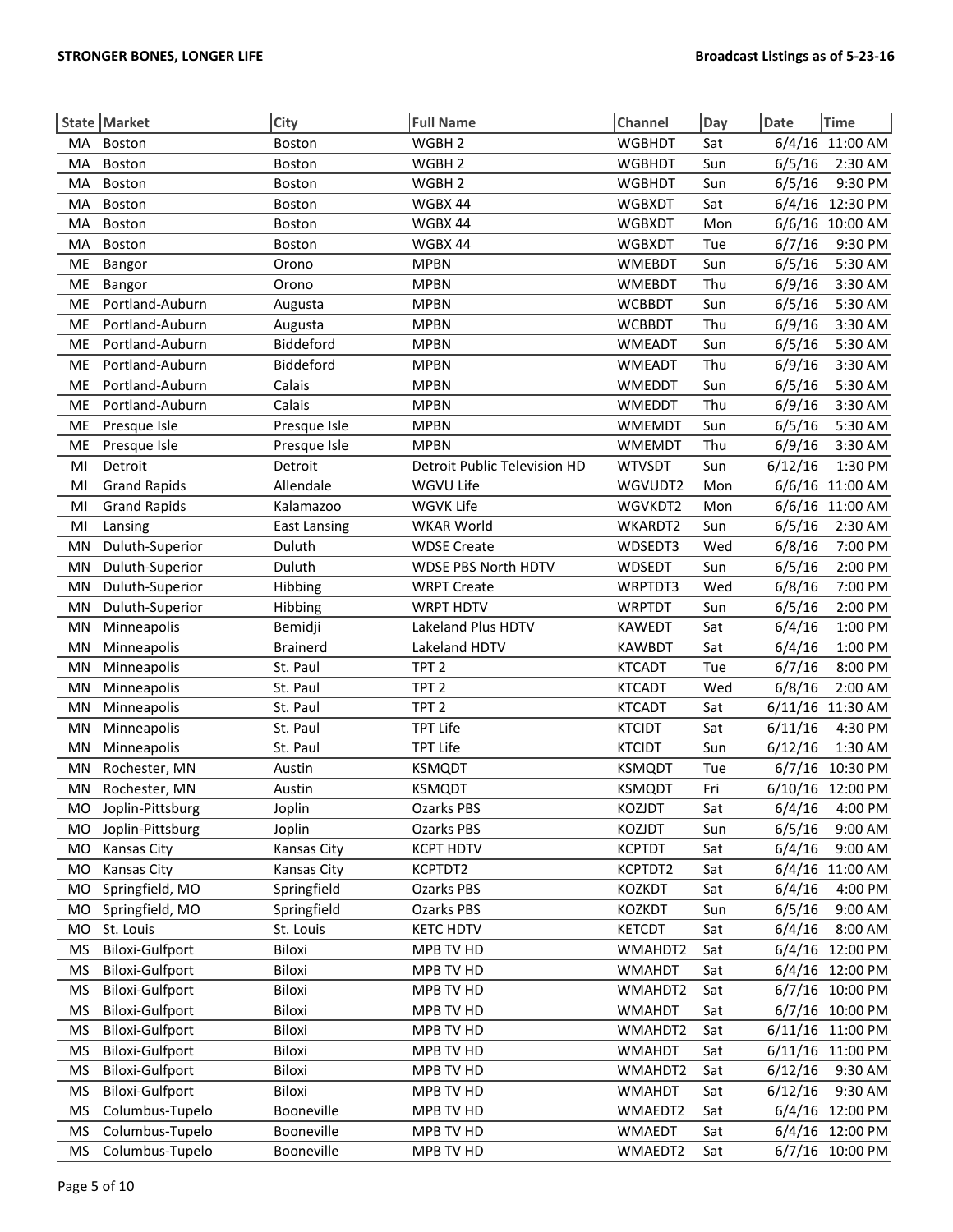|           | State Market         | City               | <b>Full Name</b> | Channel       | Day | <b>Time</b><br><b>Date</b> |
|-----------|----------------------|--------------------|------------------|---------------|-----|----------------------------|
| <b>MS</b> | Columbus-Tupelo      | Booneville         | MPB TV HD        | <b>WMAEDT</b> | Sat | 6/7/16 10:00 PM            |
| <b>MS</b> | Columbus-Tupelo      | Booneville         | MPB TV HD        | WMAEDT2       | Sat | 6/11/16 11:00 PM           |
| <b>MS</b> | Columbus-Tupelo      | Booneville         | MPB TV HD        | <b>WMAEDT</b> | Sat | 6/11/16 11:00 PM           |
| <b>MS</b> | Columbus-Tupelo      | Booneville         | MPB TV HD        | WMAEDT2       | Sat | 6/12/16<br>9:30 AM         |
| <b>MS</b> | Columbus-Tupelo      | Booneville         | MPB TV HD        | <b>WMAEDT</b> | Sat | 6/12/16<br>9:30 AM         |
| <b>MS</b> | Columbus-Tupelo      | Mississsippi State | MPB TV HD        | <b>WMABDT</b> | Sat | 12:00 PM<br>6/4/16         |
| <b>MS</b> | Columbus-Tupelo      | Mississsippi State | MPB TV HD        | WMABDT2       | Sat | 6/4/16 12:00 PM            |
| <b>MS</b> | Columbus-Tupelo      | Mississsippi State | MPB TV HD        | <b>WMABDT</b> | Sat | 10:00 PM<br>6/7/16         |
| <b>MS</b> | Columbus-Tupelo      | Mississsippi State | MPB TV HD        | WMABDT2       | Sat | 6/7/16<br>10:00 PM         |
| <b>MS</b> | Columbus-Tupelo      | Mississsippi State | MPB TV HD        | <b>WMABDT</b> | Sat | 6/11/16 11:00 PM           |
| <b>MS</b> | Columbus-Tupelo      | Mississsippi State | MPB TV HD        | WMABDT2       | Sat | 6/11/16 11:00 PM           |
| <b>MS</b> | Columbus-Tupelo      | Mississsippi State | MPB TV HD        | <b>WMABDT</b> | Sat | 6/12/16<br>9:30 AM         |
| <b>MS</b> | Columbus-Tupelo      | Mississsippi State | MPB TV HD        | WMABDT2       | Sat | 6/12/16<br>9:30 AM         |
| <b>MS</b> | Greenwood-Greenville | Greenwood          | MPB TV HD        | WMAODT2       | Sat | 6/4/16 12:00 PM            |
| <b>MS</b> | Greenwood-Greenville | Greenwood          | MPB TV HD        | <b>WMAODT</b> | Sat | 6/4/16 12:00 PM            |
| <b>MS</b> | Greenwood-Greenville | Greenwood          | MPB TV HD        | WMAODT2       | Sat | 6/7/16 10:00 PM            |
| <b>MS</b> | Greenwood-Greenville | Greenwood          | MPB TV HD        | <b>WMAODT</b> | Sat | 6/7/16 10:00 PM            |
| <b>MS</b> | Greenwood-Greenville | Greenwood          | MPB TV HD        | WMAODT2       | Sat | 6/11/16<br>11:00 PM        |
| <b>MS</b> | Greenwood-Greenville | Greenwood          | MPB TV HD        | <b>WMAODT</b> | Sat | 6/11/16<br>11:00 PM        |
| <b>MS</b> | Greenwood-Greenville | Greenwood          | MPB TV HD        | WMAODT2       | Sat | 9:30 AM<br>6/12/16         |
| <b>MS</b> | Greenwood-Greenville | Greenwood          | MPB TV HD        | <b>WMAODT</b> | Sat | 6/12/16<br>9:30 AM         |
| <b>MS</b> | Jackson, MS          | <b>Bude</b>        | MPB TV HD        | WMAUDT2       | Sat | 6/4/16 12:00 PM            |
| <b>MS</b> | Jackson, MS          | <b>Bude</b>        | MPB TV HD        | <b>WMAUDT</b> | Sat | 6/4/16 12:00 PM            |
| <b>MS</b> | Jackson, MS          | <b>Bude</b>        | MPB TV HD        | WMAUDT2       | Tue | 6/7/16<br>10:00 PM         |
| <b>MS</b> | Jackson, MS          | <b>Bude</b>        | MPB TV HD        | <b>WMAUDT</b> | Sat | 6/7/16 10:00 PM            |
| <b>MS</b> | Jackson, MS          | <b>Bude</b>        | MPB TV HD        | WMAUDT2       | Sat | 6/11/16 11:00 PM           |
| <b>MS</b> | Jackson, MS          | <b>Bude</b>        | MPB TV HD        | <b>WMAUDT</b> | Sat | 6/11/16 11:00 PM           |
| <b>MS</b> | Jackson, MS          | <b>Bude</b>        | MPB TV HD        | WMAUDT2       | Sun | 6/12/16<br>9:30 AM         |
| <b>MS</b> | Jackson, MS          | <b>Bude</b>        | MPB TV HD        | <b>WMAUDT</b> | Sat | 9:30 AM<br>6/12/16         |
| <b>MS</b> | Jackson, MS          | Jackson            | MPB TV HD        | WMPNDT2       | Sat | 6/4/16<br>12:00 PM         |
| <b>MS</b> | Jackson, MS          | Jackson            | MPB TV HD        | <b>WMPNDT</b> | Sat | 6/4/16<br>12:00 PM         |
| <b>MS</b> | Jackson, MS          | Jackson            | MPB TV HD        | WMPNDT2       | Sat | 6/7/16 10:00 PM            |
| <b>MS</b> | Jackson, MS          | Jackson            | MPB TV HD        | <b>WMPNDT</b> | Sat | 6/7/16 10:00 PM            |
| <b>MS</b> | Jackson, MS          | Jackson            | MPB TV HD        | WMPNDT2       | Sat | 6/11/16 11:00 PM           |
| ΜS        | Jackson, MS          | Jackson            | MPB TV HD        | <b>WMPNDT</b> | Sat | 6/11/16 11:00 PM           |
| <b>MS</b> | Jackson, MS          | Jackson            | MPB TV HD        | WMPNDT2       | Sat | 6/12/16<br>9:30 AM         |
| <b>MS</b> | Jackson, MS          | Jackson            | MPB TV HD        | <b>WMPNDT</b> | Sat | 6/12/16<br>9:30 AM         |
| <b>MS</b> | Jackson, MS          | Oxford             | MPB TV HD        | WMAVDT2       | Sat | 6/4/16 12:00 PM            |
| <b>MS</b> | Jackson, MS          | Oxford             | MPB TV HD        | <b>WMAVDT</b> | Sat | 6/4/16 12:00 PM            |
| <b>MS</b> | Jackson, MS          | Oxford             | MPB TV HD        | WMAVDT2       | Sat | 6/7/16<br>10:00 PM         |
| <b>MS</b> | Jackson, MS          | Oxford             | MPB TV HD        | <b>WMAVDT</b> | Sat | 6/7/16 10:00 PM            |
| <b>MS</b> | Jackson, MS          | Oxford             | MPB TV HD        | WMAVDT2       | Sat | 6/11/16 11:00 PM           |
| <b>MS</b> | Jackson, MS          | Oxford             | MPB TV HD        | <b>WMAVDT</b> | Sat | 6/11/16 11:00 PM           |
| <b>MS</b> | Jackson, MS          | Oxford             | MPB TV HD        | WMAVDT2       | Sat | 6/12/16<br>9:30 AM         |
| <b>MS</b> | Jackson, MS          | Oxford             | MPB TV HD        | <b>WMAVDT</b> | Sat | 9:30 AM<br>6/12/16         |
| <b>MS</b> | Meridian             | Meridian           | MPB TV HD        | WMAWDT2       | Sat | 6/4/16 12:00 PM            |
| MS        | Meridian             | Meridian           | MPB TV HD        | <b>WMAWDT</b> | Sat | 6/4/16 12:00 PM            |
| <b>MS</b> | Meridian             | Meridian           | MPB TV HD        | WMAWDT2       | Sat | 6/7/16 10:00 PM            |
| <b>MS</b> | Meridian             | Meridian           | MPB TV HD        | <b>WMAWDT</b> | Sat | 6/7/16 10:00 PM            |
| <b>MS</b> | Meridian             | Meridian           | MPB TV HD        | WMAWDT2       | Sat | 6/11/16 11:00 PM           |
| <b>MS</b> | Meridian             | Meridian           | MPB TV HD        | <b>WMAWDT</b> | Sat | 6/11/16 11:00 PM           |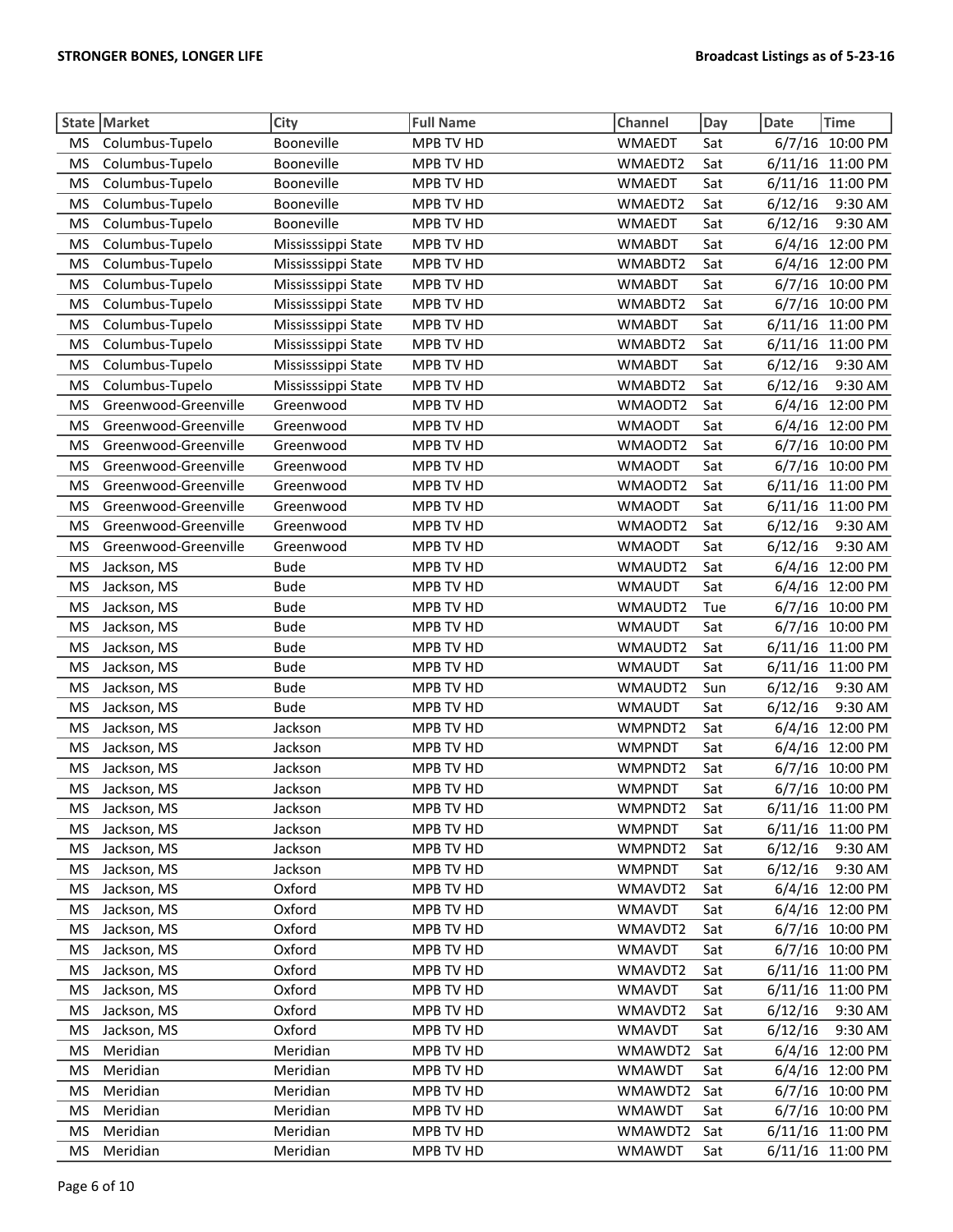|           | State Market        | City           | <b>Full Name</b>          | Channel       | Day | <b>Date</b> | <b>Time</b>      |
|-----------|---------------------|----------------|---------------------------|---------------|-----|-------------|------------------|
| <b>MS</b> | Meridian            | Meridian       | MPB TV HD                 | WMAWDT2       | Sat | 6/12/16     | 9:30 AM          |
| <b>MS</b> | Meridian            | Meridian       | MPB TV HD                 | <b>WMAWDT</b> | Sat | 6/12/16     | 9:30 AM          |
| <b>NC</b> | Charlotte           | Charlotte      | <b>WTVI HDTV</b>          | <b>WTVIDT</b> | Sat | 6/4/16      | 12:00 PM         |
| <b>NC</b> | Charlotte           | Charlotte      | <b>WTVI HDTV</b>          | <b>WTVIDT</b> | Sun |             | 6/5/16 12:00 AM  |
| <b>NC</b> | Charlotte           | Charlotte      | <b>WTVI HDTV</b>          | <b>WTVIDT</b> | Sun | 6/5/16      | 9:30 AM          |
| <b>NC</b> | Charlotte           | Charlotte      | <b>WTVI HDTV</b>          | <b>WTVIDT</b> | Wed | 6/8/16      | 10:30 PM         |
| <b>NC</b> | Charlotte           | Concord        | UNC-TV                    | <b>WUNGDT</b> | Sat | 6/11/16     | 1:00 PM          |
| <b>NC</b> | Charlotte           | Concord        | UNC-TV                    | <b>WUNGDT</b> | Sat | 6/18/16     | 5:00 PM          |
| <b>NC</b> | Charlotte           | Linville       | UNC-TV                    | WUNEDT2       | Sat | 6/11/16     | 1:00 PM          |
| <b>NC</b> | Charlotte           | Linville       | UNC-TV                    | WUNEDT2       | Sat | 6/18/16     | 5:00 PM          |
| <b>NC</b> | Greensboro          | Winston-Salem  | UNC-TV                    | <b>WUNLDT</b> | Sat | 6/11/16     | 1:00 PM          |
| NC        | Greensboro          | Winston-Salem  | UNC-TV                    | <b>WUNLDT</b> | Sat | 6/18/16     | 5:00 PM          |
| <b>NC</b> | Greenville-New Bern | Greenville     | UNC-TV                    | <b>WUNKDT</b> | Sat | 6/11/16     | 1:00 PM          |
| <b>NC</b> | Greenville-New Bern | Greenville     | UNC-TV                    | <b>WUNKDT</b> | Sat | 6/18/16     | 5:00 PM          |
| <b>NC</b> | Greenville-New Bern | Jacksonville   | UNC-TV                    | WUNMDT2       | Sat | 6/11/16     | 1:00 PM          |
| <b>NC</b> | Greenville-New Bern | Jacksonville   | UNC-TV                    | WUNMDT2       | Sat | 6/18/16     | 5:00 PM          |
| <b>NC</b> | Greenvll-Spartan    | Asheville      | UNC-TV                    | <b>WUNFDT</b> | Sat | 6/11/16     | 1:00 PM          |
| <b>NC</b> | Greenvll-Spartan    | Asheville      | UNC-TV                    | <b>WUNFDT</b> | Sat | 6/18/16     | 5:00 PM          |
| <b>NC</b> | Greenvll-Spartan    | Canton         | UNC-TV                    | WUNWDT2       | Sat | 6/11/16     | 1:00 PM          |
| <b>NC</b> | Greenvll-Spartan    | Canton         | UNC-TV                    | WUNWDT2       | Sat | 6/18/16     | 5:00 PM          |
| <b>NC</b> | Myrtle Beach        | Lumberton      | UNC-TV                    | <b>WUNUDT</b> | Sat | 6/11/16     | 1:00 PM          |
| <b>NC</b> | Myrtle Beach        | Lumberton      | UNC-TV                    | <b>WUNUDT</b> | Sat | 6/18/16     | 5:00 PM          |
| <b>NC</b> | Norfolk             | Edenton        | UNC-TV                    | <b>WUNDDT</b> | Sat | 6/11/16     | 1:00 PM          |
| <b>NC</b> | Norfolk             | Edenton        | UNC-TV                    | <b>WUNDDT</b> | Sat | 6/18/16     | 5:00 PM          |
| <b>NC</b> | Raleigh-Durham      | Chapel Hill    | UNC-TV                    | <b>WUNCDT</b> | Sat | 6/11/16     | 1:00 PM          |
| <b>NC</b> | Raleigh-Durham      | Chapel Hill    | UNC-TV                    | <b>WUNCDT</b> | Sat | 6/18/16     | 5:00 PM          |
| <b>NC</b> | Raleigh-Durham      | Roanoke Rapids | UNC-TV                    | WUNPDT2       | Sat | 6/11/16     | 1:00 PM          |
| <b>NC</b> | Raleigh-Durham      | Roanoke Rapids | UNC-TV                    | WUNPDT2       | Sat | 6/18/16     | 5:00 PM          |
| <b>NC</b> | Wilmington          | Wilmington     | UNC-TV                    | <b>WUNJDT</b> | Sat | 6/11/16     | 1:00 PM          |
| <b>NC</b> | Wilmington          | Wilmington     | UNC-TV                    | <b>WUNJDT</b> | Sat | 6/18/16     | 5:00 PM          |
| <b>NH</b> | Boston              | Durham         | <b>NHPTV Explore SDTV</b> | WENHDT2       | Sun |             | 6/5/16 11:00 AM  |
| <b>NH</b> | Boston              | Durham         | <b>NHPTV Explore SDTV</b> | WENHDT2       | Fri |             | 6/10/16 10:00 AM |
| <b>NH</b> | Boston              | Durham         | NHPTV Prime HDTV          | <b>WENHDT</b> | Sat |             | 6/4/16 11:00 AM  |
| <b>NH</b> | Boston              | Durham         | NHPTV Prime HDTV          | <b>WENHDT</b> | Wed |             | 6/8/16 2:30 AM   |
| NΗ        | <b>Boston</b>       | Durham         | NHPTV Prime HDTV          | <b>WENHDT</b> | Sat | 6/11/16     | 5:30 PM          |
| <b>NH</b> | <b>Boston</b>       | Durham         | NHPTV Prime HDTV          | <b>WENHDT</b> | Mon | 6/13/16     | 1:00 AM          |
| <b>NH</b> | Boston              | Durham         | NHPTV Prime HDTV          | WENHDT        | Sun | 6/19/16     | 2:30 AM          |
| <b>NH</b> | <b>Boston</b>       | Keene          | <b>NHPTV Explore SDTV</b> | WEKWDT2       | Sun |             | 6/5/16 11:00 AM  |
| <b>NH</b> | <b>Boston</b>       | Keene          | <b>NHPTV Explore SDTV</b> | WEKWDT2       | Fri |             | 6/10/16 10:00 AM |
| <b>NH</b> | Boston              | Keene          | NHPTV Prime HDTV          | WEKWDT        | Sat |             | 6/4/16 11:00 AM  |
| <b>NH</b> | Boston              | Keene          | NHPTV Prime HDTV          | WEKWDT        | Wed | 6/8/16      | 2:30 AM          |
| <b>NH</b> | Boston              | Keene          | NHPTV Prime HDTV          | WEKWDT        | Sat | 6/11/16     | 5:30 PM          |
| <b>NH</b> | Boston              | Keene          | NHPTV Prime HDTV          | WEKWDT        | Mon | 6/13/16     | 1:00 AM          |
| <b>NH</b> | <b>Boston</b>       | Keene          | NHPTV Prime HDTV          | WEKWDT        | Sun | 6/19/16     | 2:30 AM          |
| <b>NH</b> | Burlington          | Littleton      | <b>NHPTV Explore SDTV</b> | WLEDDT2       | Sun |             | 6/5/16 11:00 AM  |
| <b>NH</b> | Burlington          | Littleton      | <b>NHPTV Explore SDTV</b> | WLEDDT2       | Fri |             | 6/10/16 10:00 AM |
| <b>NH</b> | Burlington          | Littleton      | NHPTV Prime HDTV          | <b>WLEDDT</b> | Sat |             | 6/4/16 11:00 AM  |
| <b>NH</b> | Burlington          | Littleton      | NHPTV Prime HDTV          | <b>WLEDDT</b> | Wed | 6/8/16      | 2:30 AM          |
| <b>NH</b> | Burlington          | Littleton      | NHPTV Prime HDTV          | <b>WLEDDT</b> | Sat | 6/11/16     | 5:30 PM          |
| <b>NH</b> | Burlington          | Littleton      | NHPTV Prime HDTV          | <b>WLEDDT</b> | Mon | 6/13/16     | 1:00 AM          |
| <b>NH</b> | Burlington          | Littleton      | NHPTV Prime HDTV          | <b>WLEDDT</b> | Sun | 6/19/16     | 2:30 AM          |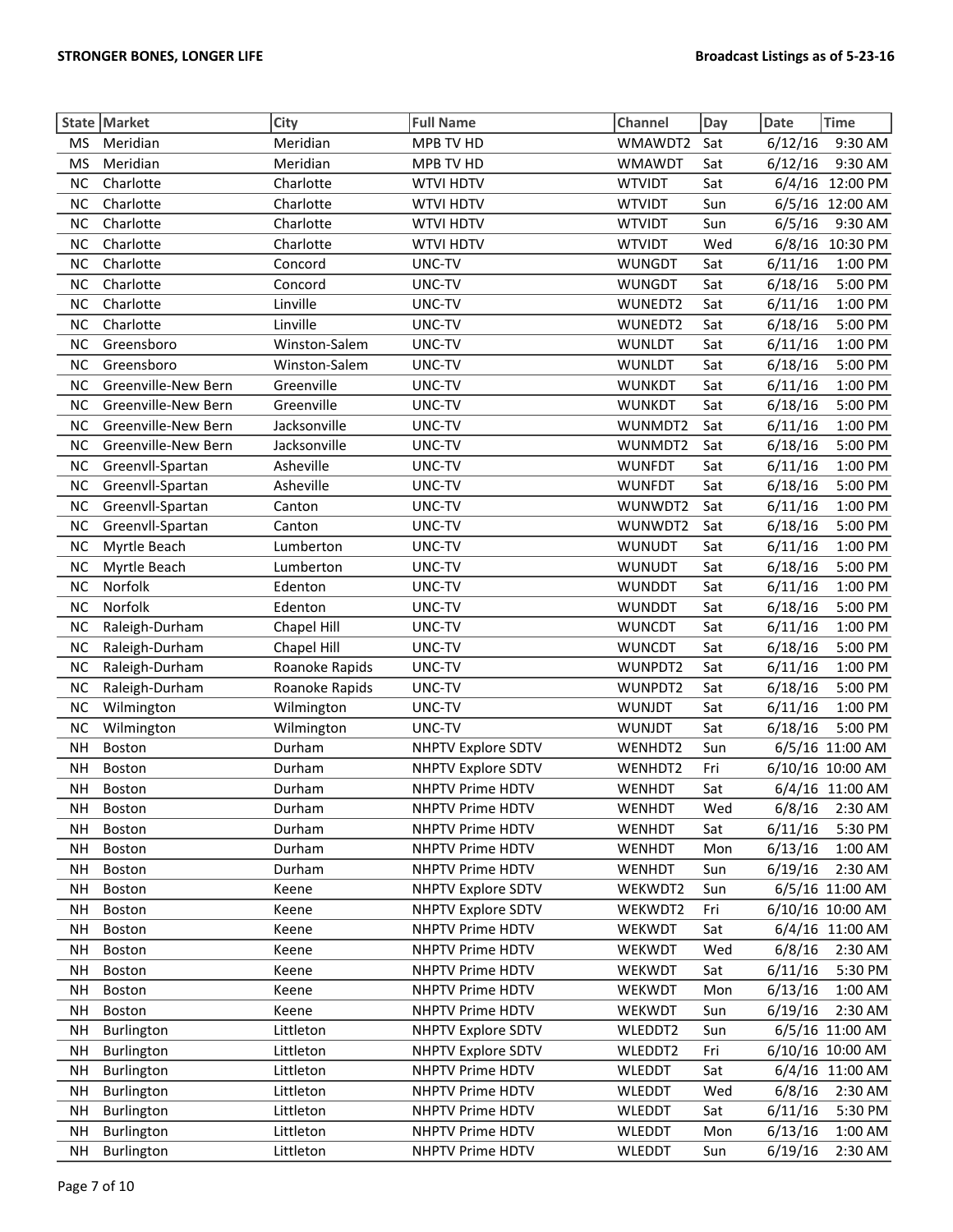|           | State Market   | City                 | <b>Full Name</b>     | Channel       | Day | <b>Date</b> | <b>Time</b>     |
|-----------|----------------|----------------------|----------------------|---------------|-----|-------------|-----------------|
| ΝM        | Albuquerque    | Albuquerque          | <b>KNME HDTV</b>     | <b>KNMEDT</b> | Sat | 6/4/16      | 6:00 AM         |
| <b>NM</b> | Albuquerque    | Portales             | <b>KENW HDTV</b>     | <b>KENWDT</b> | Sat | 6/4/16      | 7:00 PM         |
| <b>NM</b> | Albuquerque    | Santa Fe             | <b>KNMD World</b>    | <b>KNMDDT</b> | Thu | 6/9/16      | 7:00 PM         |
| <b>NV</b> | Las Vegas      | Las Vegas            | <b>Vegas PBS</b>     | <b>KLVXDT</b> | Sat | 6/4/16      | 9:00 AM         |
| <b>NV</b> | Las Vegas      | Las Vegas            | <b>Vegas PBS</b>     | <b>KLVXDT</b> | Sun | 6/5/16      | 1:00 AM         |
| <b>NV</b> | Las Vegas      | Las Vegas            | <b>Vegas PBS</b>     | <b>KLVXDT</b> | Fri | 6/10/16     | 11:30 PM        |
| <b>NV</b> | Las Vegas      | Las Vegas            | <b>Vegas PBS</b>     | KLVXDT        | Sun | 6/12/16     | 3:00 AM         |
| <b>NV</b> | Reno           | Reno                 | <b>KNPB HDTV</b>     | <b>KNPBDT</b> | Sat |             | 6/4/16 11:00 AM |
| <b>NV</b> | Reno           | Reno                 | <b>KNPB HDTV</b>     | <b>KNPBDT</b> | Sun | 6/5/16      | 4:30 AM         |
| <b>NV</b> | Reno           | Reno                 | <b>KNPB HDTV</b>     | <b>KNPBDT</b> | Sat | 6/11/16     | 3:30 PM         |
| <b>NY</b> | <b>Buffalo</b> | <b>Buffalo</b>       | <b>WNED PBS HDTV</b> | WNEDDT        | Sat |             | 6/4/16 11:30 AM |
| <b>NY</b> | <b>Buffalo</b> | <b>Buffalo</b>       | <b>WNED PBS HDTV</b> | WNEDDT        | Tue | 6/7/16      | 7:30 PM         |
| <b>NY</b> | Burlington     | Plattsburgh          | MLPBS HDTV           | <b>WCFEDT</b> | Sat | 6/4/16      | 2:00 PM         |
| <b>NY</b> | Burlington     | Plattsburgh          | MLPBS HDTV           | <b>WCFEDT</b> | Thu | 6/9/16      | 12:00 PM        |
| <b>NY</b> | New York       | Garden City          | WLIW 21              | <b>WLIWDT</b> | Sun | 6/12/16     | 9:00 AM         |
| <b>NY</b> | Syracuse       | Syracuse             | <b>WCNY HDTV</b>     | <b>WCNYDT</b> | Mon | 6/6/16      | 2:00 PM         |
| <b>NY</b> | Watertown      | Norwood              | <b>WNPI HDTV</b>     | <b>WNPIDT</b> | Sat | 6/11/16     | 2:00 PM         |
| <b>NY</b> | Watertown      | Watertown            | <b>WPBS HDTV</b>     | <b>WPBSDT</b> | Sat | 6/11/16     | 2:00 PM         |
| OH        | Charleston, WV | Portsmouth           | WPBO HDTV            | <b>WPBODT</b> | Sun | 6/5/16      | 6:00 AM         |
| OH        | Charleston, WV | Portsmouth           | WPBO HDTV            | <b>WPBODT</b> | Fri | 6/10/16     | 2:00 AM         |
| OH        | Charleston, WV | Portsmouth           | WPBO.Kids            | WPBODT3       | Fri | 6/10/16     | 9:30 PM         |
| OH        | Cincinnati     | Cincinnati           | <b>CET Create</b>    | WCETDT2       | Sun | 6/5/16      | 5:00 PM         |
| OH        | Cincinnati     | Cincinnati           | <b>CET Create</b>    | WCETDT2       | Wed | 6/8/16      | 9:30 PM         |
| OH        | Cincinnati     | Cincinnati           | CET HDTV             | <b>WCETDT</b> | Sat |             | 6/4/16 12:00 PM |
| OH        | Cleveland      | Akron                | <b>WEAO HDTV</b>     | <b>WEAODT</b> | Sun | 6/5/16      | 1:00 PM         |
| OH        | Cleveland      | Akron                | WEAO HDTV            | <b>WEAODT</b> | Mon | 6/6/16      | 1:30 AM         |
| OH        | Columbus       | Athens               | <b>WOUB HDTV</b>     | <b>WOUBDT</b> | Sun |             | 6/5/16 12:30 PM |
| OH        | Columbus       | Athens               | WOUB HDTV            | <b>WOUBDT</b> | Sun | 6/5/16      | 10:30 PM        |
| OH        | Columbus       | Columbus             | WOSU HDTV            | <b>WOSUDT</b> | Sun | 6/5/16      | 6:00 AM         |
| OH        | Columbus       | Columbus             | WOSU HDTV            | WOSUDT        | Fri | 6/10/16     | 2:00 AM         |
| OH        | Columbus       | Columbus             | WOSU.Plus            | WOSUDT3       | Fri | 6/10/16     | 9:30 PM         |
| OH        | Dayton         | Dayton               | WPTD ThinkTV 16      | WPTDDT5       | Sun | 6/5/16      | 1:00 PM         |
| OH        | Dayton         | Dayton               | WPTD ThinkTV 16 HDTV | <b>WPTDDT</b> | Sun | 6/5/16      | 1:00 PM         |
| OH        | Lima           | <b>Bowling Green</b> | <b>WBGU HDTV</b>     | <b>WBGUDT</b> | Sat | 6/11/16     | 9:00 AM         |
| OН        | Toledo         | Toledo               | <b>WGTE Family</b>   | WGTEDT2       | Mon |             | 6/6/16 11:00 PM |
| OH        | Toledo         | Toledo               | <b>WGTE HDTV</b>     | <b>WGTEDT</b> | Mon |             | 6/6/16 11:00 PM |
| OH        | Wheeling       | Cambridge            | WOUC HDTV            | <b>WOUCDT</b> | Sun |             | 6/5/16 12:30 PM |
| OH        | Wheeling       | Cambridge            | WOUC HDTV            | <b>WOUCDT</b> | Sun |             | 6/5/16 10:30 PM |
| OH        | Youngstown     | Alliance             | <b>WNEO HDTV</b>     | WNEODT        | Sun | 6/5/16      | 1:00 PM         |
| OH        | Youngstown     | Alliance             | WNEO HDTV            | <b>WNEODT</b> | Mon | 6/6/16      | 1:30 AM         |
| <b>OR</b> | Bend, OR       | Bend                 | OPB HDTV             | <b>KOABDT</b> | Sat | 6/4/16      | 2:00 PM         |
| <b>OR</b> | Bend, OR       | Bend                 | OPB HDTV             | <b>KOABDT</b> | Mon | 6/6/16      | 10:00 PM        |
| <b>OR</b> | Bend, OR       | Bend                 | OPB HDTV             | <b>KOABDT</b> | Wed | 6/8/16      | 3:00 AM         |
| <b>OR</b> | Bend, OR       | Bend                 | OPB Plus             | KOABDT2       | Sat | 6/4/16      | 2:00 PM         |
| <b>OR</b> | Bend, OR       | Bend                 | OPB Plus             | KOABDT2       | Fri | 6/10/16     | 9:30 AM         |
| <b>OR</b> | Eugene         | Corvallis            | OPB HDTV             | KOACDT        | Sat | 6/4/16      | 2:00 PM         |
| <b>OR</b> | Eugene         | Corvallis            | OPB HDTV             | KOACDT        | Mon | 6/6/16      | 10:00 PM        |
| OR        | Eugene         | Corvallis            | OPB HDTV             | KOACDT        | Wed | 6/8/16      | 3:00 AM         |
| OR        | Eugene         | Corvallis            | OPB Plus             | KOACDT2       | Sat | 6/4/16      | 2:00 PM         |
| OR        | Eugene         | Corvallis            | OPB Plus             | KOACDT2       | Fri | 6/10/16     | 9:30 AM         |
| <b>OR</b> | Eugene         | Eugene               | OPB HDTV             | <b>KEPBDT</b> | Sat | 6/4/16      | 2:00 PM         |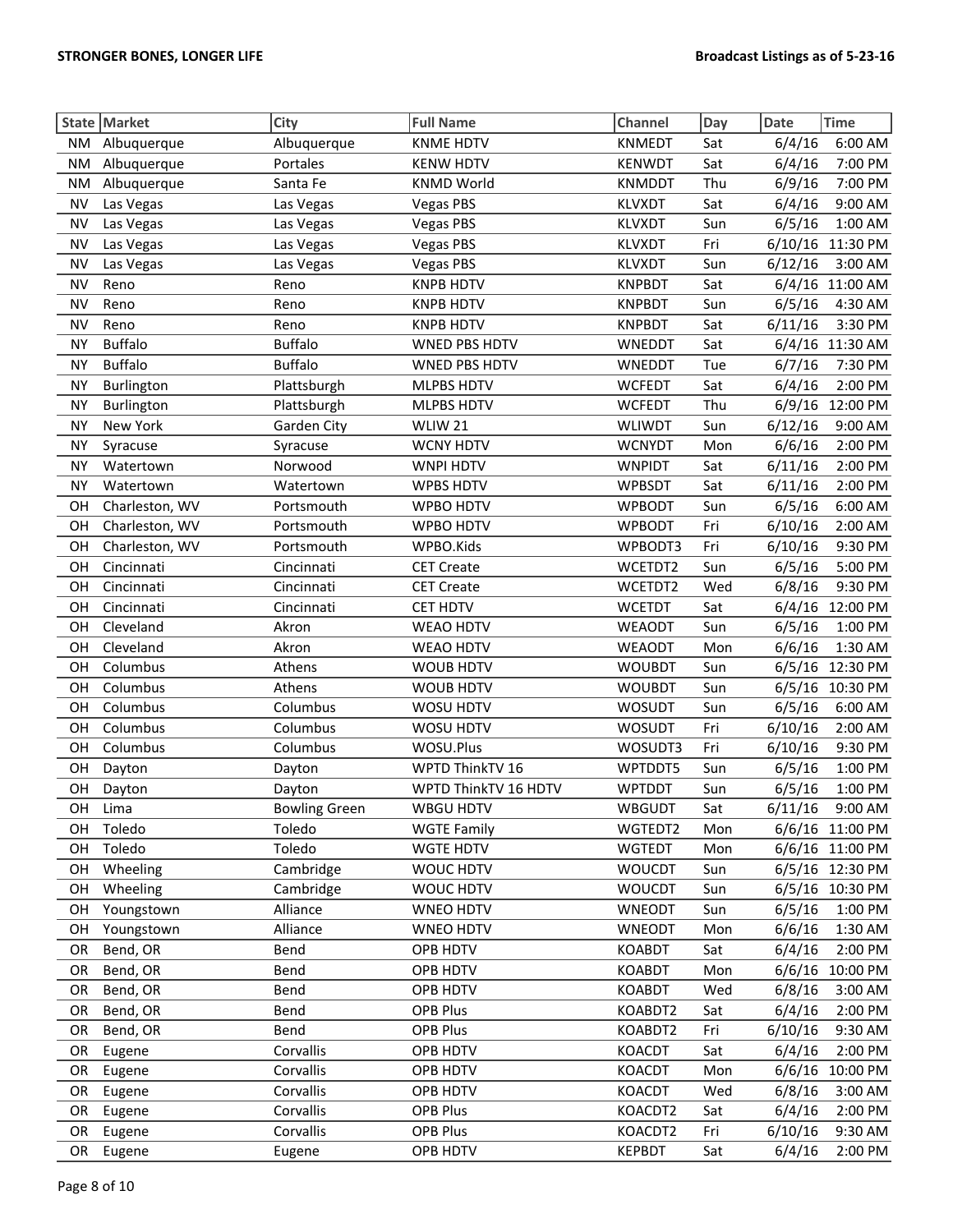|           | State Market         | City             | <b>Full Name</b>   | Channel       | Day | <b>Date</b> | <b>Time</b>     |
|-----------|----------------------|------------------|--------------------|---------------|-----|-------------|-----------------|
| <b>OR</b> | Eugene               | Eugene           | OPB HDTV           | <b>KEPBDT</b> | Mon | 6/6/16      | 10:00 PM        |
| OR        | Eugene               | Eugene           | OPB HDTV           | <b>KEPBDT</b> | Wed | 6/8/16      | 3:00 AM         |
| OR        | Eugene               | Eugene           | <b>OPB Plus</b>    | KEPBDT2       | Sat | 6/4/16      | 2:00 PM         |
| OR        | Eugene               | Eugene           | OPB Plus           | KEPBDT2       | Fri | 6/10/16     | 9:30 AM         |
| OR        | Portland             | La Grande        | OPB HDTV           | <b>KTVRDT</b> | Sat | 6/4/16      | 2:00 PM         |
| OR        | Portland             | La Grande        | OPB HDTV           | <b>KTVRDT</b> | Mon | 6/6/16      | 10:00 PM        |
| OR        | Portland             | La Grande        | OPB HDTV           | <b>KTVRDT</b> | Wed | 6/8/16      | 3:00 AM         |
| OR        | Portland             | La Grande        | OPB Plus           | KTVRDT2       | Sat | 6/4/16      | 2:00 PM         |
| OR        | Portland             | La Grande        | OPB Plus           | KTVRDT2       | Fri | 6/10/16     | 9:30 AM         |
| OR        | Portland             | Portland         | OPB HDTV           | <b>KOPBDT</b> | Sat | 6/4/16      | 2:00 PM         |
| OR        | Portland             | Portland         | OPB HDTV           | <b>KOPBDT</b> | Mon | 6/6/16      | 10:00 PM        |
| OR        | Portland             | Portland         | OPB HDTV           | <b>KOPBDT</b> | Wed | 6/8/16      | 3:00 AM         |
| OR        | Portland             | Portland         | <b>OPB Plus</b>    | KOPBDT2       | Sat | 6/4/16      | 2:00 PM         |
| OR        | Portland             | Portland         | <b>OPB Plus</b>    | KOPBDT2       | Fri | 6/10/16     | 9:30 AM         |
| PA        | Erie                 | Erie             | WQLN HDTV          | <b>WQLNDT</b> | Sun | 6/5/16      | 5:00 PM         |
| PA        | Erie                 | Erie             | <b>WQLN HDTV</b>   | <b>WQLNDT</b> | Wed | 6/8/16      | 9:30 PM         |
| PA        | Erie                 | Erie             | <b>WQLN HDTV</b>   | <b>WQLNDT</b> | Sat | 6/11/16     | 11:00 AM        |
| PA        | Harrisburg-Lancaster | Harrisburg       | WITF HDTV          | <b>WITFDT</b> | Sat | 6/4/16      | 3:30 PM         |
| PA        | Harrisburg-Lancaster | Harrisburg       | WITF HDTV          | <b>WITFDT</b> | Sun | 6/5/16      | 1:30 AM         |
| PA        | Harrisburg-Lancaster | Harrisburg       | WITF HDTV          | <b>WITFDT</b> | Wed | 6/8/16      | 1:00 PM         |
| PA        | Harrisburg-Lancaster | Harrisburg       | WITF HDTV          | <b>WITFDT</b> | Sun | 6/12/16     | 4:00 AM         |
| PA        | Johnstown-Altoona    | Clearfield       | WPSU HDTV          | <b>WPSUDT</b> | Sat |             | 6/4/16 11:00 AM |
| PA        | Johnstown-Altoona    | Clearfield       | WPSU HDTV          | <b>WPSUDT</b> | Sun |             | 6/5/16 10:00 PM |
| PA        | Johnstown-Altoona    | Clearfield       | WPSU HDTV          | <b>WPSUDT</b> | Sat | 6/11/16     | 2:30 PM         |
| PA        | Philadelphia         | Allentown        | <b>WLVT HDTV</b>   | <b>WLVTDT</b> | Sat | 6/4/16      | 3:30 PM         |
| PA        | Philadelphia         | Allentown        | <b>WLVT HDTV</b>   | <b>WLVTDT</b> | Sun | 6/5/16      | 3:00 AM         |
| PA        | Philadelphia         | Allentown        | <b>WLVT HDTV</b>   | <b>WLVTDT</b> | Sun |             | 6/5/16 11:30 AM |
| PA        | Philadelphia         | Wilmington, DE   | <b>WHYY</b>        | <b>WHYYDT</b> | Sun | 6/5/16      | 12:00 PM        |
| PA        | Philadelphia         | Wilmington, DE   | <b>WHYY</b>        | <b>WHYYDT</b> | Mon | 6/6/16      | 10:00 PM        |
| PA        | <b>Wilkes Barre</b>  | Scranton         | <b>WVIA HDTV</b>   | <b>WVIADT</b> | Sat | 6/4/16      | 2:00 PM         |
| PA        | <b>Wilkes Barre</b>  | Scranton         | <b>WVIA HDTV</b>   | <b>WVIADT</b> | Sun | 6/5/16      | 3:00 AM         |
| PA        | <b>Wilkes Barre</b>  | Scranton         | WVIA HDTV          | <b>WVIADT</b> | Thu | 6/9/16      | 2:30 AM         |
| PA        | <b>Wilkes Barre</b>  | Scranton         | WVIADT2            | WVIADT2       | Mon | 6/6/16      | 9:00 PM         |
| PA        | <b>Wilkes Barre</b>  | Scranton         | WVIADT2            | WVIADT2       | Thu |             | 6/9/16 10:30 PM |
| RI        | Providence           | Providence       | <b>WSBE HDTV</b>   | WSBEDT        | Sat | 6/4/16      | 2:30 PM         |
| RI        | Providence           | Providence       | <b>WSBE HDTV</b>   | <b>WSBEDT</b> | Sat | 6/11/16     | 1:00 AM         |
| <b>SD</b> | Rapid City           | Martin           | <b>KZSD Create</b> | KZSDDT3       | Sat |             | 6/4/16 11:00 PM |
| <b>SD</b> | Rapid City           | Martin           | <b>KZSD HDTV</b>   | <b>KZSDDT</b> | Sun |             | 6/5/16 11:30 AM |
| SD        | Rapid City           | Rapid City       | <b>KBHE Create</b> | KBHEDT3       | Sat |             | 6/4/16 10:00 PM |
| SD        | Rapid City           | Rapid City       | <b>KBHE HDTV</b>   | <b>KBHEDT</b> | Sun |             | 6/5/16 10:30 AM |
| SD        | Sioux Falls, SD      | Aberdeen         | <b>KDSD Create</b> | KDSDDT3       | Sat |             | 6/4/16 11:00 PM |
| SD        | Sioux Falls, SD      | Aberdeen         | <b>KDSD HDTV</b>   | <b>KDSDDT</b> | Sun |             | 6/5/16 11:30 AM |
| SD        | Sioux Falls, SD      | <b>Brookings</b> | <b>KESD Create</b> | KESDDT3       | Sat |             | 6/4/16 11:00 PM |
| <b>SD</b> | Sioux Falls, SD      | <b>Brookings</b> | <b>KESD HDTV</b>   | KESDDT        | Sun |             | 6/5/16 11:30 AM |
| SD        | Sioux Falls, SD      | Eagle Butte      | <b>KPSD Create</b> | KPSDDT3       | Sat |             | 6/4/16 11:00 PM |
| SD        | Sioux Falls, SD      | Eagle Butte      | <b>KPSD HDTV</b>   | <b>KPSDDT</b> | Sun |             | 6/5/16 11:30 AM |
| SD        | Sioux Falls, SD      | Lowry            | <b>KQSD Create</b> | KQSDDT3       | Sat |             | 6/4/16 11:00 PM |
| <b>SD</b> | Sioux Falls, SD      | Lowry            | <b>KQSD HDTV</b>   | <b>KQSDDT</b> | Sun |             | 6/5/16 11:30 AM |
| <b>SD</b> | Sioux Falls, SD      | Pierre           | <b>KTSD Create</b> | KTSDDT3       | Sat |             | 6/4/16 11:00 PM |
| <b>SD</b> | Sioux Falls, SD      | Pierre           | <b>KTSD HDTV</b>   | <b>KTSDDT</b> | Sun |             | 6/5/16 11:30 AM |
| SD        | Sioux Falls, SD      | Sioux Falls      | <b>KCSD Create</b> | KCSDDT3       | Sat |             | 6/4/16 11:00 PM |